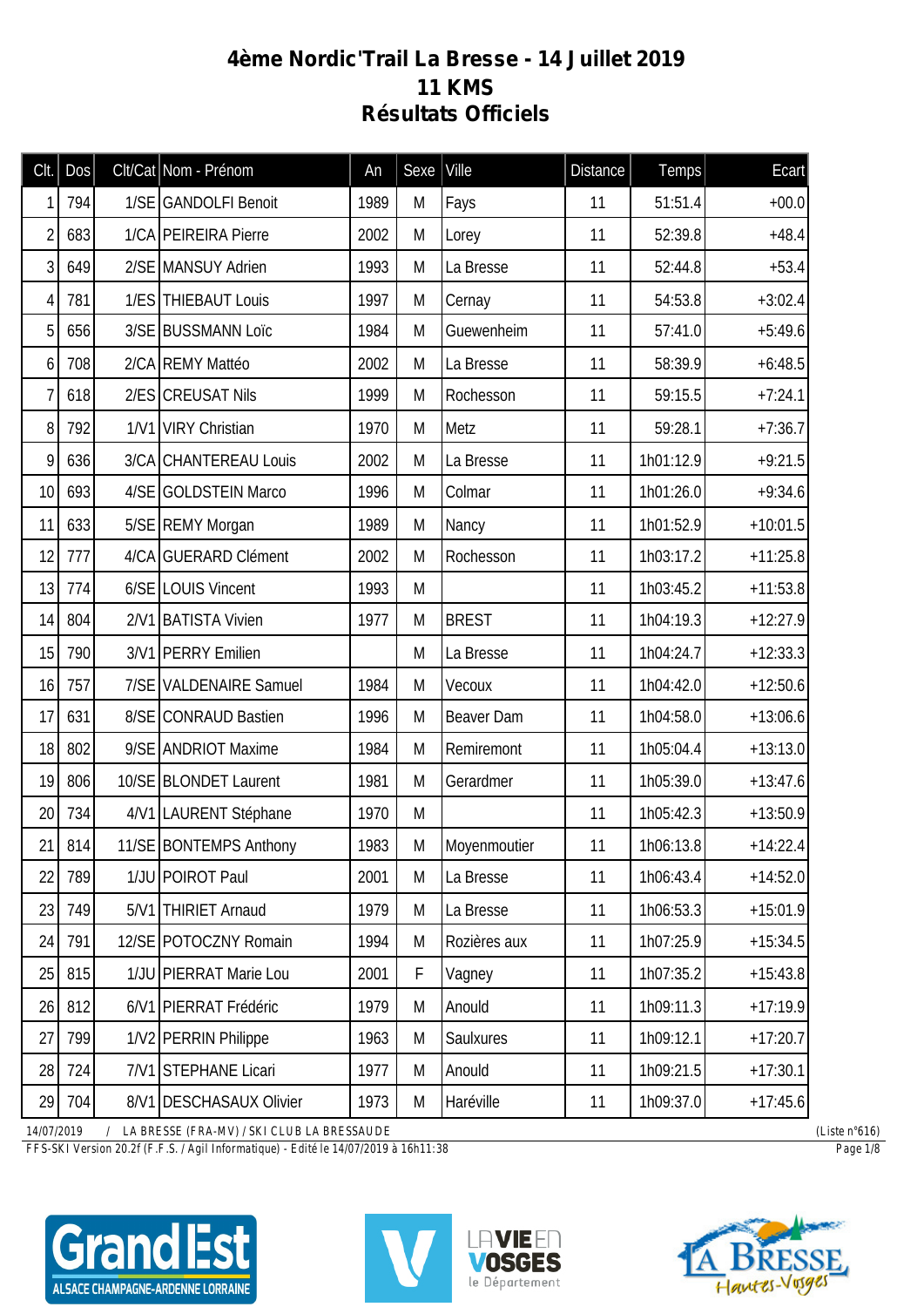| CIt. | Dos | Clt/Cat Nom - Prénom        | An   | Sexe | Ville            | <b>Distance</b> | <b>Temps</b> | Ecart      |
|------|-----|-----------------------------|------|------|------------------|-----------------|--------------|------------|
| 30   | 798 | 3/ES TOTTOLI Pierre         | 1997 | M    | La Bresse        | 11              | 1h09:39.1    | $+17:47.7$ |
| 31   | 625 | 9/V1 MEUNIER Hubert         | 1972 | M    | Altkirch         | 11              | 1h09:39.7    | $+17:48.3$ |
| 32   | 773 | 1/CA DIDIERLAURENT Clémence | 2002 | F    | Rochesson        | 11              | 1h09:44.1    | $+17:52.7$ |
| 33   | 805 | 13/SE DA SILVA Frédéric     | 1982 | M    | Basse Sur Le     | 11              | 1h10:12.8    | $+18:21.4$ |
| 34   | 743 | 2/V2 CREUSAT Jean Marie     | 1963 | M    | Rochesson        | 11              | 1h10:18.6    | $+18:27.2$ |
| 35   | 667 | 1/SE POUCHAIN Gaëlle        | 1982 | F    | Gérardmer        | 11              | 1h10:33.9    | $+18:42.5$ |
| 36   | 707 | 14/SE REMY Quentin          | 1991 | M    | <b>Épinal</b>    | 11              | 1h10:36.6    | $+18:45.2$ |
| 37   | 680 | 10/V1 MARQUIS Emmanuel      | 1976 | M    | Rambervillers    | 11              | 1h13:08.2    | $+21:16.8$ |
| 38   | 736 | 15/SE DAVID Arnaud          | 1987 | M    | Lure             | 11              | 1h13:15.7    | $+21:24.3$ |
| 39   | 750 | 3/V2 CROUVEZIER Patrick     | 1967 | M    | Cornimont        | 11              | 1h13:58.5    | $+22:07.1$ |
| 40   | 701 | 11/V1 BOULAY Francis        | 1977 | M    | Archettes        | 11              | 1h14:32.9    | $+22:41.5$ |
| 41   | 679 | 12/V1 FREISMUTH Freddy      | 1973 | M    | Réding           | 11              | 1h14:40.4    | $+22:49.0$ |
| 42   | 659 | 16/SE DORGET Simon          | 1995 | M    | Bains-les-Bains  | 11              | 1h15:05.0    | $+23:13.6$ |
| 43   | 775 | 1/V3 PERRIN Jean-François   | 1955 | M    | La Bresse        | 11              | 1h15:30.4    | $+23:39.0$ |
| 44   | 763 | 4/V2 PRADEL Jean Yves       | 1966 | M    | Thaon-les-Vosges | 11              | 1h15:31.7    | $+23:40.3$ |
| 45   | 803 | 2/SE BALLAND Fanny          | 1983 | F    | Remiremont       | 11              | 1h15:37.1    | $+23:45.7$ |
| 46   | 797 | 13/V1 HERNANDEZ Benjamin    | 1972 | M    | Monswiller       | 11              | 1h15:55.8    | $+24:04.4$ |
| 47   | 670 | 17/SE CLÉMENT Yannick       | 1985 | M    | Jallaucourt      | 11              | 1h16:12.5    | $+24:21.1$ |
| 48   | 627 | 18/SE DEMANGE Victor        | 1990 | M    | Épinal           | 11              | 1h16:22.6    | $+24:31.2$ |
| 49   | 626 | 19/SE RINGENBACH Yohann     | 1984 | M    | Épinal           | 11              | 1h16:24.1    | $+24:32.7$ |
| 50   | 630 | 20/SE SIMON Édouard         | 1986 | M    | Chantraine       | 11              | 1h16:32.0    | $+24:40.6$ |
| 51   | 766 | 21/SE SCHERTENLEIB Pierre   | 1986 | M    | Vieux-Lixheim    | 11              | 1h16:34.4    | $+24:43.0$ |
| 52   | 632 | 4/ES THIEBAUT Maxime        | 1998 | M    | Chaligny         | 11              | 1h17:02.7    | $+25:11.3$ |
| 53   | 755 | 14/V1 SAUVAGEOT Fabrice     | 1973 | M    | Seichamps        | 11              | 1h17:06.2    | $+25:14.8$ |
| 54   | 685 | 3/SE PAUL Sandrine          | 1983 | F    | Cayenne          | 11              | 1h17:47.6    | $+25:56.2$ |
| 55   | 801 | 1/V1 CLEMENCE Catherine     | 1973 | F    | Cornimont        | 11              | 1h17:59.0    | $+26:07.6$ |
| 56   | 700 | 22/SE MENGIN Thomas         | 1990 | M    | La Bresse        | 11              | 1h19:25.1    | $+27:33.7$ |
| 57   | 722 | 23/SE MAMDOUH Khalid        | 1981 | M    | Meaux            | 11              | 1h19:27.0    | $+27:35.6$ |
| 58   | 758 | 5/ES JENNEVÉ Pierre         | 1997 | M    | Barr             | 11              | 1h19:29.0    | $+27:37.6$ |

*FFS-SKI Version 20.2f (F.F.S. / Agil Informatique) - Edité le 14/07/2019 à 16h11:38 Page 2/8*





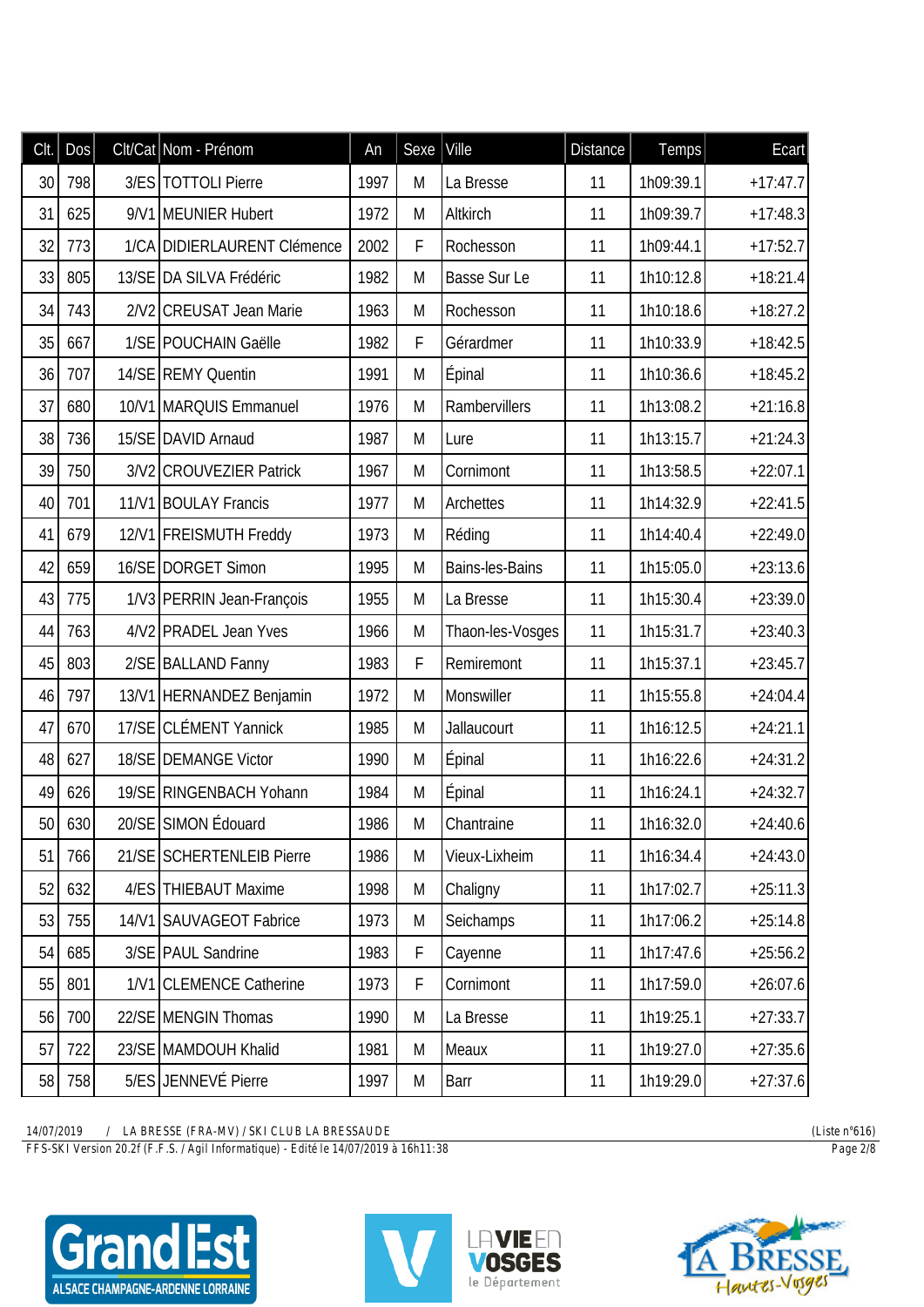| Clt. | Dos |       | Clt/Cat Nom - Prénom       | An   | Sexe | Ville             | <b>Distance</b> | <b>Temps</b> | Ecart      |
|------|-----|-------|----------------------------|------|------|-------------------|-----------------|--------------|------------|
| 59   | 663 |       | 15/V1 CONRAUX Fabien       | 1977 | M    | Destord           | 11              | 1h19:30.4    | $+27:39.0$ |
| 60   | 654 |       | 24/SE FOMBARON Florian     | 1984 | M    | Valleroy-le-Sec   | 11              | 1h19:59.8    | $+28:08.4$ |
| 61   | 688 |       | 4/SE AUGER Aurore          | 1980 | F    | Échenoz-la-Méline | 11              | 1h20:08.5    | $+28:17.1$ |
| 62   | 795 |       | 2/V1 BRUNE Sophie          | 1977 | F    | <b>Biesles</b>    | 11              | 1h20:27.2    | $+28:35.8$ |
| 63   | 646 |       | 1/V2 SIRVEAUX Patricia     | 1968 | F    | Corbenay          | 11              | 1h20:47.7    | $+28:56.3$ |
| 64   | 661 | 16/V1 | <b>GALLOIS Frédéric</b>    | 1975 | M    | Nancy             | 11              | 1h20:48.5    | $+28:57.1$ |
| 65   | 717 |       | 17/V1 VAXELAIRE Christophe | 1975 | M    | Saint-Nabord      | 11              | 1h21:58.0    | $+30:06.6$ |
| 66   | 753 |       | 25/SE JENNEVÉ Philippe     | 1989 | M    | Barr              | 11              | 1h22:20.5    | $+30:29.1$ |
| 67   | 729 |       | 26/SE THIRIAT Romain       | 1989 | M    | Jeuxey            | 11              | 1h23:25.6    | $+31:34.2$ |
| 68   | 720 |       | 27/SE GAUDEL Baptiste      | 1981 | M    | Plainfaing        | 11              | 1h23:39.3    | $+31:47.9$ |
| 69   | 689 |       | 18/V1 PECHEUR Stéphane     | 1975 | M    | Rambervillers     | 11              | 1h23:46.0    | $+31:54.6$ |
| 70   | 807 |       | 3/V1 REMY Caroline         | 1978 | F    | La Bresse         | 11              | 1h23:46.9    | $+31:55.5$ |
| 71   | 648 | 28/SE | <b>STOUVENIN Michael</b>   | 1980 | M    | Marthille         | 11              | 1h24:06.6    | $+32:15.2$ |
| 72   | 638 |       | 6/ES ROMARY Lucas          | 1997 | M    | Cornimont         | 11              | 1h24:12.2    | $+32:20.8$ |
| 73   | 769 |       | 5/SE STOUVENEL Elise       | 1981 | F    | Vagney            | 11              | 1h24:13.4    | $+32:22.0$ |
| 74   | 714 |       | 6/SE RUDATIS Prisca        | 1988 | F    | La Bresse         | 11              | 1h24:24.6    | $+32:33.2$ |
| 75   | 813 | 19/V1 | <b>RADENNE Steeve</b>      | 1972 | M    | Sepmeries         | 11              | 1h24:32.0    | $+32:40.6$ |
| 76   | 664 | 20/V1 | <b>GAUGUE Frédéric</b>     | 1977 | M    | Tomblaine         | 11              | 1h24:32.6    | $+32:41.2$ |
| 77   | 651 |       | 29/SE MONGIN Benjamin      | 1994 | M    |                   | 11              | 1h24:55.7    | $+33:04.3$ |
| 78   | 668 |       | 30/SE POINSIGNON Maxime    | 1992 | M    | Achain            | 11              | 1h25:51.0    | $+33:59.6$ |
| 79   | 785 |       | 7/SE POELSTRA Linda        | 1982 | F    | Pays Bas          | 11              | 1h25:51.7    | $+34:00.3$ |
| 80   | 715 |       | 31/SE LARCHER Maxime       | 1985 | M    | Crézilles         | 11              | 1h26:14.5    | $+34:23.1$ |
| 81   | 705 |       | 32/SE MARCHAL Jérôme       | 1985 | M    | La Bresse         | 11              | 1h26:21.8    | $+34:30.4$ |
| 82   | 731 |       | 1/ES CHEVRIER Margaux      | 1997 | F    |                   | 11              | 1h26:23.2    | $+34:31.8$ |
| 83   | 784 |       | 21/V1 MONSIEUR Christophe  | 1973 | M    | La Bresse         | 11              | 1h26:53.1    | $+35:01.7$ |
| 84   | 746 |       | 2/JU CLAUDE Hugo           | 2000 | M    | Belfahy           | 11              | 1h26:56.7    | $+35:05.3$ |
| 85   | 761 |       | 5/CA AUBE Nathan           | 2003 | M    | Rupt-sur-Moselle  | 11              | 1h27:00.5    | $+35:09.1$ |
| 86   | 727 |       | 33/SE PETIT Florian        | 1991 | M    |                   | 11              | 1h27:11.6    | $+35:20.2$ |
| 87   | 728 |       | 8/SE RIETZ Mélissande      | 1990 | F    |                   | 11              | 1h27:12.3    | $+35:20.9$ |

*FFS-SKI Version 20.2f (F.F.S. / Agil Informatique) - Edité le 14/07/2019 à 16h11:38 Page 3/8*





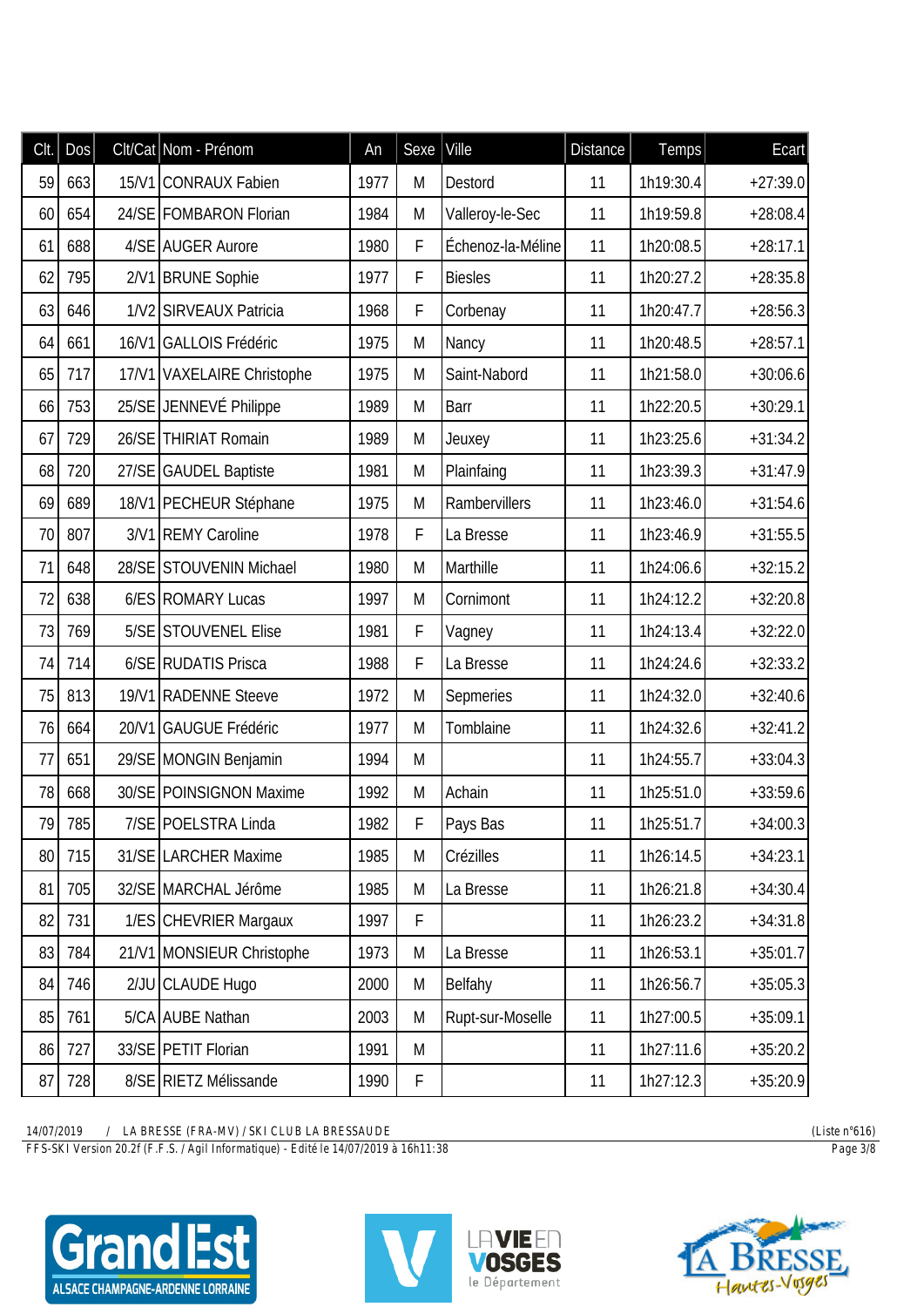| Clt. | Dos | Clt/Cat Nom - Prénom     | An   | Sexe        | Ville         | <b>Distance</b> | <b>Temps</b> | Ecart      |
|------|-----|--------------------------|------|-------------|---------------|-----------------|--------------|------------|
| 88   | 808 | 34/SE DAVAL Jean Yves    | 1982 | M           | Ferdrupt      | 11              | 1h27:20.7    | $+35:29.3$ |
| 89   | 780 | 4/V1 MOREIRA Linda       | 1973 | F           |               | 11              | 1h27:23.0    | $+35:31.6$ |
| 90   | 732 | 5/V2 CHEVRIER Eddy       | 1969 | M           |               | 11              | 1h27:29.9    | $+35:38.5$ |
| 91   | 615 | 9/SE COSYN DELVO Claire  | 1987 | F           | Oudrenne      | 11              | 1h27:36.2    | $+35:44.8$ |
| 92   | 762 | 1/V4 DUPONT Pierre       | 1947 | M           | Hestroff      | 11              | 1h27:50.0    | $+35:58.6$ |
| 93   | 721 | 2/V2 ACHÉRITOGARAY Marie | 1967 | F           | La Bresse     | 11              | 1h27:52.1    | $+36:00.7$ |
| 94   | 652 | 3/V2 PEROCHEAU Estelle   | 1968 | F           |               | 11              | 1h28:06.2    | $+36:14.8$ |
| 95   | 653 | 6/V2 PEROCHEAU Eric      | 1964 | M           |               | 11              | 1h28:13.3    | $+36:21.9$ |
| 96   | 756 | 10/SE SCHMITT Claire     | 1990 | $\mathsf F$ | Nancy         | 11              | 1h28:25.1    | $+36:33.7$ |
| 97   | 760 | 11/SE MICHEL Gwendoline  | 1989 | F           | Golbey        | 11              | 1h28:28.7    | $+36:37.3$ |
| 98   | 687 | 7/V2 POCARD Philippe     | 1968 | M           | Cornimont     | 11              | 1h28:32.1    | $+36:40.7$ |
| 99   | 609 | 35/SE SKA Raphael        | 1989 | M           | Gouvy         | 11              | 1h28:40.3    | $+36:48.9$ |
| 100  | 624 | 22/V1 SESTON Kévin       | 1976 | M           | Altkirch      | 11              | 1h29:42.9    | $+37:51.5$ |
| 101  | 744 | 4/V2 MARCHAL Sandrine    | 1967 | F           |               | 11              | 1h30:09.7    | $+38:18.3$ |
| 102  | 737 | 23/V1 LANDOZ Mathieu     | 1979 | M           | Fresse        | 11              | 1h30:43.7    | $+38:52.3$ |
| 103  | 706 | 2/V3 MATHIEU Philippe    | 1959 | M           | Longchamp     | 11              | 1h31:00.5    | $+39:09.1$ |
| 104  | 719 | 24/V1 BENABID Hakim      | 1971 | M           | Plainfaing    | 11              | 1h31:05.1    | $+39:13.7$ |
| 105  | 650 | 36/SE MERGER Jordan      | 1994 | M           |               | 11              | 1h31:14.0    | $+39:22.6$ |
| 106  | 696 | 5/V1 SCHMIDT Carine      | 1978 | F           | Harol         | 11              | 1h31:15.0    | $+39:23.6$ |
| 107  | 671 | 12/SE MARCHAL Julia      | 1990 | F           | Thiéfosse     | 11              | 1h31:17.7    | $+39:26.3$ |
| 108  | 635 | 37/SE MANGIN Fabien      | 1985 | M           | Nancy         | 11              | 1h31:21.7    | $+39:30.3$ |
| 109  | 748 | 8/V2 PECASTAINGS Samuel  | 1969 | M           | Metz          | 11              | 1h31:26.1    | $+39:34.7$ |
| 110  | 726 | 38/SE CHOLEZ Christophe  | 1985 | M           | Champ-le-Duc  | 11              | 1h31:38.0    | $+39:46.6$ |
| 111  | 621 | 13/SE TRAMAILLE Fanny    | 1989 | F           | Nancy         | 11              | 1h31:41.9    | $+39:50.5$ |
| 112  | 751 | 5/V2 CROUVEZIER Valérie  | 1967 | $\mathsf F$ | Cornimont     | 11              | 1h31:47.6    | $+39:56.2$ |
| 113  | 642 | 14/SE NICE Mandy         | 1987 | $\mathsf F$ | <b>Euilly</b> | 11              | 1h31:48.4    | $+39:57.0$ |
| 114  | 647 | 39/SE PEROCHEAU Pietro   | 1990 | M           |               | 11              | 1h31:50.4    | $+39:59.0$ |
| 115  | 699 | 2/V4 LEMOINE Gérard      | 1945 | M           | <b>AIKIDO</b> | 11              | 1h32:02.9    | $+40:11.5$ |
| 116  | 606 | 15/SE LETT Christelle    | 1983 | F           | Gérardmer     | 11              | 1h32:03.7    | $+40:12.3$ |

14/07/2019 / LA BRESSE (FRA-MV) / SKI CLUB LA BRESSAUDE

FFS-SKI Version 20.2f (F.F.S. / Agil Informatique) - Edité le 14/07/2019 à 16h11:38







(Liste  $n^{\circ}616$ ) Page  $4/8$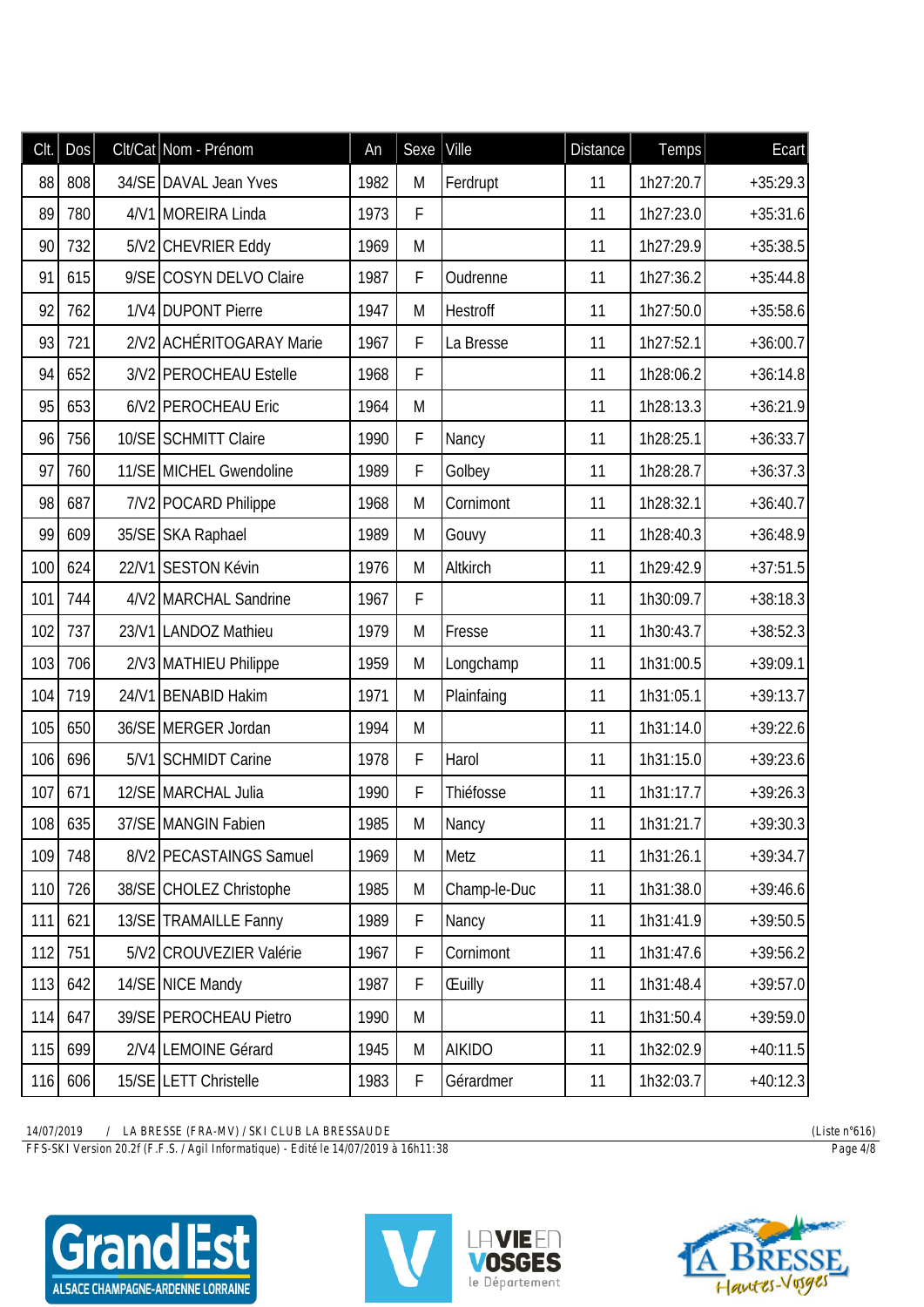| CIt. | <b>Dos</b> |       | Clt/Cat Nom - Prénom     | An   | Sexe        | Ville             | <b>Distance</b> | <b>Temps</b> | Ecart      |
|------|------------|-------|--------------------------|------|-------------|-------------------|-----------------|--------------|------------|
| 117  | 745        |       | 16/SE JENNEVÉ Sophie     | 1993 | F           | Niederhaslach     | 11              | 1h32:04.5    | $+40:13.1$ |
| 118  | 735        |       | 6/V2 QUATREVAUX Laurence | 1969 | F           | Dommartemont      | 11              | 1h32:15.3    | $+40:23.9$ |
| 119  | 678        |       | 7/V2 BERNARDET Caroline  | 1966 | F           | Millery           | 11              | 1h32:21.6    | $+40:30.2$ |
| 120  | 747        |       | 6/V1 PECASTAINGS Marion  | 1972 | F           | Metz              | 11              | 1h32:50.4    | $+40:59.0$ |
| 121  | 733        |       | 2/ES REMY Clémence       | 1997 | F           | Nancy             | 11              | 1h33:04.3    | $+41:12.9$ |
| 122  | 776        |       | 40/SE TOUSSAINT Arthur   | 1995 | M           | Nancy             | 11              | 1h33:04.9    | $+41:13.5$ |
| 123  | 690        |       | 17/SE FEUILLETTE Sabrina | 1983 | F           |                   | 11              | 1h33:06.4    | $+41:15.0$ |
| 124  | 682        |       | 9/V2 JANICKI Alain       | 1962 | M           | Rambervillers     | 11              | 1h33:14.3    | $+41:22.9$ |
| 125  | 697        |       | 7/V1 CONRAUX Veronique   | 1973 | F           | Thaon             | 11              | 1h33:59.6    | $+42:08.2$ |
| 126  | 637        |       | 18/SE THIEL Marina       | 1986 | F           | Metz              | 11              | 1h34:33.9    | $+42:42.5$ |
| 127  | 669        |       | 25/V1 LAURRIN Stephane   | 1978 | M           |                   | 11              | 1h35:03.0    | $+43:11.6$ |
| 128  | 684        |       | 41/SE HENEAU Lucas       | 1989 | M           | Cirey-sur-Vezouze | 11              | 1h35:04.7    | $+43:13.3$ |
| 129  | 692        | 26/N1 | <b>CONRAUX Emmanuel</b>  | 1976 | M           | Charmes           | 11              | 1h35:40.4    | $+43:49.0$ |
| 130  | 703        |       | 7/ES MORINEAU Nicolas    | 1998 | M           | <b>Dieuze</b>     | 11              | 1h35:55.5    | $+44:04.1$ |
| 131  | 622        |       | 42/SE CHOLLEY ROULLEAU   | 1990 | M           | Nancy             | 11              | 1h36:05.9    | $+44:14.5$ |
| 132  | 634        |       | 19/SE SMADJA Perrine     | 1983 | F           | Leudon-en-Brie    | 11              | 1h36:15.3    | $+44:23.9$ |
| 133  | 639        |       | 8/V2 LONGATTE Marielle   | 1962 | F           | Chaumousey        | 11              | 1h36:36.8    | $+44:45.4$ |
| 134  | 660        |       | 20/SE SPOOR Ludivine     | 1994 | $\mathsf F$ | <b>Dieuze</b>     | 11              | 1h37:51.8    | $+46:00.4$ |
| 135  | 691        |       | 21/SE MAGINOT Hélène     | 1984 | F           | Issenheim         | 11              | 1h37:58.0    | $+46:06.6$ |
| 136  | 677        |       | 22/SE MC RAE Laura       | 1989 | F           |                   | 11              | 1h37:59.2    | $+46:07.8$ |
| 137  | 607        |       | 8/V1 BRUCKER Fabienne    | 1970 | F           | Anould            | 11              | 1h38:04.7    | $+46:13.3$ |
| 138  | 725        |       | 23/SE ETIENNE Marion     | 1982 | F           | Champ-le-Duc      | 11              | 1h39:09.0    | $+47:17.6$ |
| 139  | 681        |       | 3/ES POIROT Louise       | 1998 | F           | La Bresse         | 11              | 1h39:15.1    | $+47:23.7$ |
| 140  | 752        |       | 43/SE KARNOUKIAN Marc    | 1989 | M           | Barr              | 11              | 1h39:22.2    | $+47:30.8$ |
| 141  | 754        |       | 24/SE JENNEVÉ Anne       | 1991 | $\mathsf F$ | Barr              | 11              | 1h39:23.1    | $+47:31.7$ |
| 142  | 712        |       | 25/SE POIROT Cyrielle    | 1983 | F           |                   | 11              | 1h39:47.5    | $+47:56.1$ |
| 143  | 713        |       | 44/SE VANDEGANS Vincent  | 1982 | M           |                   | 11              | 1h39:48.1    | $+47:56.7$ |
| 144  | 770        |       | 26/SE BOBAN Amélie       | 1983 | F           | <b>Big Sur</b>    | 11              | 1h40:23.1    | $+48:31.7$ |
| 145  | 783        |       | 27/V1 DUPRE Jérome       | 1973 | M           | Le Thillot        | 11              | 1h40:36.1    | $+48:44.7$ |

*FFS-SKI Version 20.2f (F.F.S. / Agil Informatique) - Edité le 14/07/2019 à 16h11:38 Page 5/8*





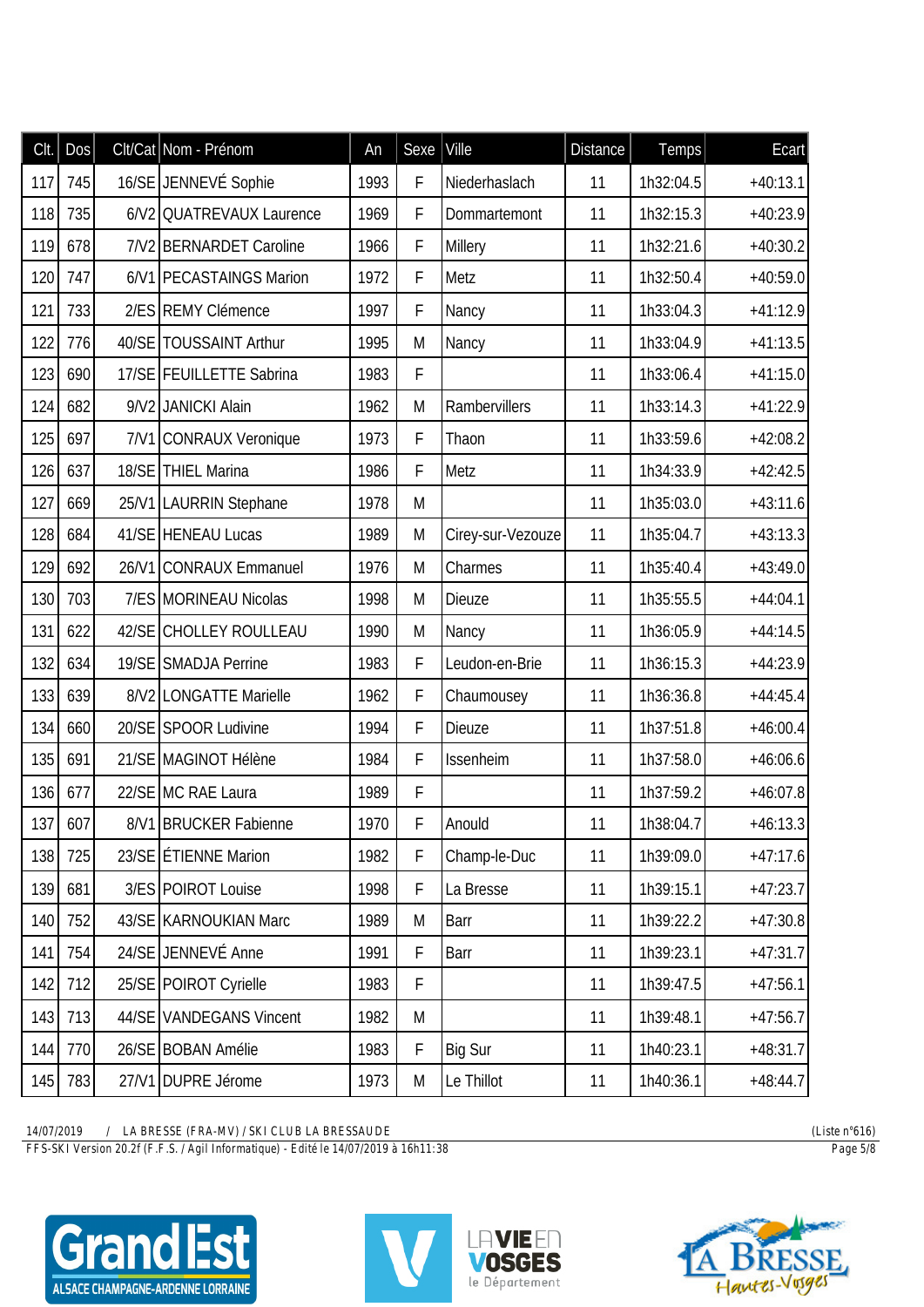| Clt. | Dos |       | Clt/Cat Nom - Prénom        | An   | Sexe        | Ville            | <b>Distance</b> | <b>Temps</b> | Ecart      |
|------|-----|-------|-----------------------------|------|-------------|------------------|-----------------|--------------|------------|
| 146  | 764 |       | 27/SE GROSDEMANGE Stéphanie | 1980 | F           | Vieux-Lixheim    | 11              | 1h40:50.5    | $+48:59.1$ |
| 147  | 787 | 28/V1 | <b>JOUANNY Ludovic</b>      | 1976 | M           | Alix             | 11              | 1h40:51.7    | $+49:00.3$ |
| 148  | 788 |       | 9/V1 JOUANNY Anne           | 1979 | F           | Alix             | 11              | 1h40:54.1    | $+49:02.7$ |
| 149  | 779 |       | 9/V2 ATAR Nathalie          | 1968 | F           | <b>Bavans</b>    | 11              | 1h40:58.8    | $+49:07.4$ |
| 150  | 658 |       | 45/SE PERNIN Jeremy         | 1985 | M           |                  | 11              | 1h41:23.3    | $+49:31.9$ |
| 151  | 771 |       | 10/V1 PREVOT Christelle     | 1977 | F           | Coinches         | 11              | 1h42:01.0    | $+50:09.6$ |
| 152  | 772 |       | 6/CA PREVOT Alban           | 2003 | M           | Coinches         | 11              | 1h42:01.6    | $+50:10.2$ |
| 153  | 672 |       | 28/SE LECOMTE Celine        | 1981 | F           | Essegney         | 11              | 1h42:07.2    | $+50:15.8$ |
| 154  | 686 |       | 29/SE POCARD Marion         | 1995 | F           | Cornimont        | 11              | 1h42:15.6    | $+50:24.2$ |
| 155  | 810 |       | 10/V2 FALK Didier           | 1963 | M           | Golbey           | 11              | 1h43:14.1    | $+51:22.7$ |
| 156  | 644 |       | 11/V1 POULAIN Catherine     | 1971 | $\mathsf F$ | Cheminot         | 11              | 1h43:15.2    | $+51:23.8$ |
| 157  | 604 |       | 30/SE   PAGLIARIN Marie     | 1991 | F           |                  | 11              | 1h43:55.8    | $+52:04.4$ |
| 158  | 603 |       | 29/V1 JEROME Herve          | 1977 | M           | Nompatelize      | 11              | 1h43:56.6    | $+52:05.2$ |
| 159  | 765 |       | 12/V1 GONCALVES Joëlle      | 1978 | F           | Cornimont        | 11              | 1h44:18.5    | $+52:27.1$ |
| 160  | 617 |       | 30/V1 SITT Hervé            | 1972 | M           | Chantraine       | 11              | 1h44:21.3    | $+52:29.9$ |
| 161  | 655 |       | 31/SE SERGEANT Margaux      | 1993 | $\mathsf F$ | Nancy            | 11              | 1h44:22.2    | $+52:30.8$ |
| 162  | 730 |       | 32/SE ERMELINE Gornet       | 1990 | F           | Jeuxey           | 11              | 1h44:25.9    | $+52:34.5$ |
| 163  | 612 |       | 1/V3 ROCHETTE Jasmine       | 1956 | $\mathsf F$ | Épinal           | 11              | 1h44:33.7    | $+52:42.3$ |
| 164  | 613 |       | 31/V1 ROCHETTE Bruno        | 1972 | M           | Épinal           | 11              | 1h44:34.9    | $+52:43.5$ |
| 165  | 665 |       | 33/SE NIKLASZEWSKI Cecile   | 1994 | F           | Lunéville        | 11              | 1h45:54.9    | $+54:03.5$ |
| 166  | 666 |       | 46/SE CORDA Julien          | 1991 | M           | Lunéville        | 11              | 1h45:55.8    | $+54:04.4$ |
| 167  | 759 |       | 34/SE WILLEM Sabine         | 1980 | F           | Eckbolsheim      | 11              | 1h46:09.8    | $+54:18.4$ |
| 168  | 616 |       | 35/SE CUNY Alix             | 1993 | $\mathsf F$ | Nancy            | 11              | 1h46:24.7    | $+54:33.3$ |
| 169  | 786 |       | 36/SE MARKIEWICZ Alice      | 1993 | $\mathsf F$ | Nancy            | 11              | 1h46:25.1    | $+54:33.7$ |
| 170  | 662 |       | 37/SE CUGIER Julie          | 1990 | $\mathsf F$ | Creutzwald       | 11              | 1h46:45.2    | $+54:53.8$ |
| 171  | 767 |       | 10/V2 SAINTDIZIER CHARTON   | 1968 | $\mathsf F$ | Thaon-les-Vosges | 11              | 1h46:49.1    | $+54:57.7$ |
| 172  | 641 |       | 38/SE DONJON Adeline        | 1991 | $\mathsf F$ |                  | 11              | 1h46:50.2    | $+54:58.8$ |
| 173  | 740 |       | 13/V1 THIRIOT Karine        | 1974 | $\mathsf F$ | Nomexy           | 11              | 1h46:52.3    | $+55:00.9$ |
| 174  | 710 |       | 39/SE KRIBS Marie           | 1991 | F           | Ungersheim       | 11              | 1h47:03.0    | $+55:11.6$ |

*FFS-SKI Version 20.2f (F.F.S. / Agil Informatique) - Edité le 14/07/2019 à 16h11:38 Page 6/8*





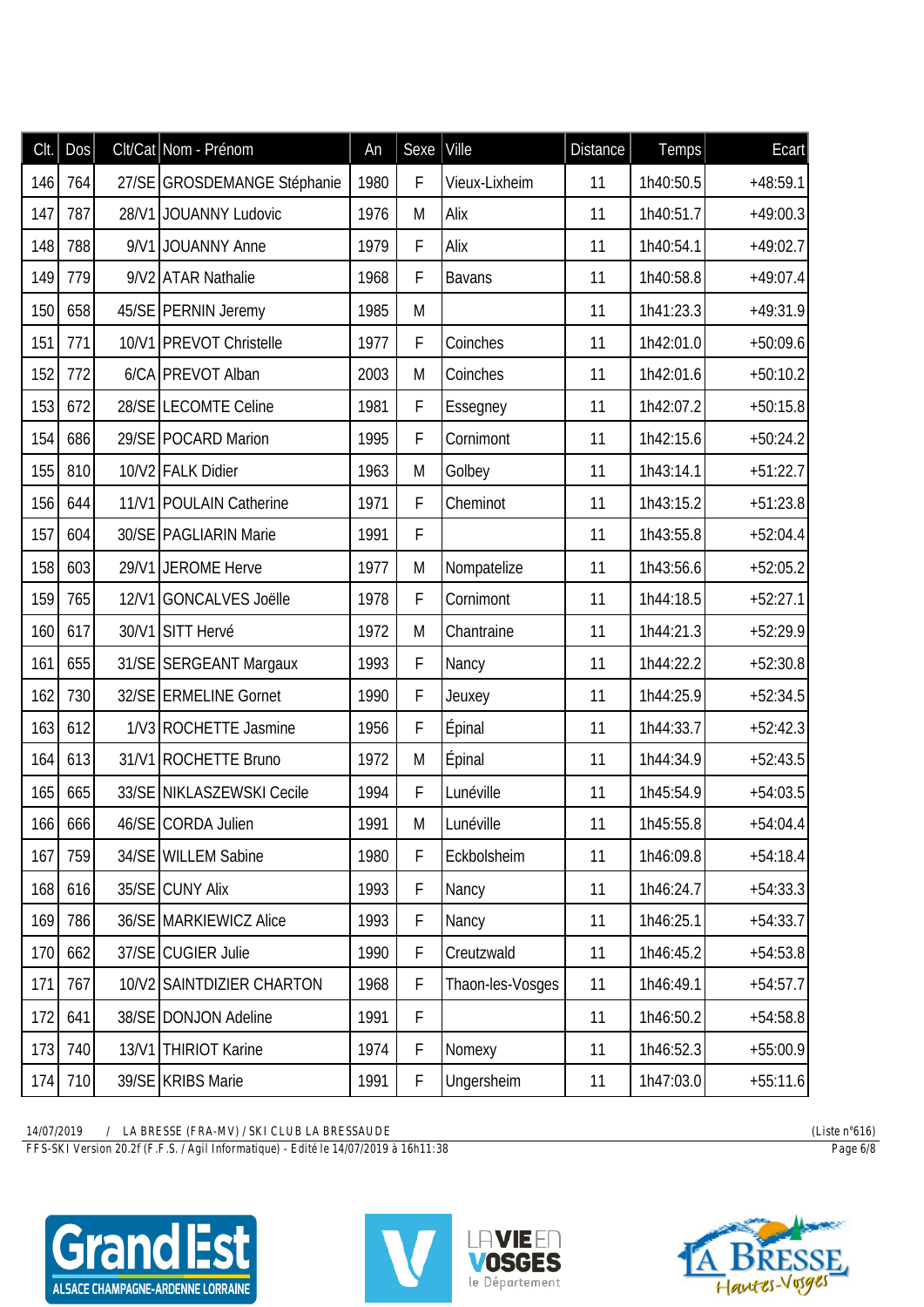| CIt. | Dos     |       | Clt/Cat Nom - Prénom          | An   | Sexe        | Ville             | <b>Distance</b> | <b>Temps</b> | Ecart      |
|------|---------|-------|-------------------------------|------|-------------|-------------------|-----------------|--------------|------------|
| 175  | 711     |       | 47/SE THOUN Jonathan          | 1988 | M           | Ungersheim        | 11              | 1h47:03.7    | $+55:12.3$ |
| 176  | 811     |       | 40/SE   FERNANDES Delphine    | 1982 | F           | Eloyes            | 11              | 1h47:42.0    | $+55:50.6$ |
| 177  | 695     |       | 14/V1 PEREE Geraldine         | 1975 | F           | Huy               | 11              | 1h50:32.7    | $+58:41.3$ |
| 178  | 694     |       | 32/V1 HAZEE Stephane          | 1971 | M           | Huy               | 11              | 1h50:33.6    | $+58:42.2$ |
| 179  | 619     |       | 3/V4 LAURENCY Jean-Paul       | 1948 | M           | Amage             | 11              | 1h50:52.5    | $+59:01.1$ |
| 180  | 674     |       | 2/CA LECLERC Aline            | 2003 | $\mathsf F$ | Haroué            | 11              | 1h51:19.1    | $+59:27.7$ |
| 181  | 673     |       | 11/V2 LECLERC Jean-Pierre     | 1963 | M           | Haroué            | 11              | 1h51:20.9    | $+59:29.5$ |
| 182  | 623     |       | 3/V3 SCHOEFFER Francis        | 1957 | M           | Chavelot          | 11              | 1h51:55.6    | $+00:04.2$ |
| 183  | 698     |       | 41/SE TAMBURINI Céline        | 1983 | F           | Épinal            | 11              | 1h51:56.9    | $+00:05.5$ |
| 184  | 800     |       | 2/V3 TONNERIEUX Marie Chantal | 1957 | F           | Chantraine        | 11              | 1h54:09.8    | $+02:18.4$ |
| 185  | 778     |       | 42/SE CREUSAT Nathalie        | 1984 | F           | Pont-Saint-Pierre | 11              | 1h54:32.3    | $+02:40.9$ |
| 186  | 675     |       | 15/V1 GROOTEN Inge            | 1972 | F           | Spa               | 11              | 1h55:47.6    | $+03:56.2$ |
| 187  | 676     |       | 33/V1 ERNOTTE Jean Francois   | 1973 | M           | Spa               | 11              | 1h55:48.5    | $+03:57.1$ |
| 188  | 739     |       | 16/V1 PIERROT Valérie         | 1972 | F           | Grandvillers      | 11              | 1h56:12.1    | $+04:20.7$ |
| 189  | 657     |       | 43/SE DORGET Mélanie          | 1990 | F           | <b>Docelles</b>   | 11              | 1h56:39.3    | $+04:47.9$ |
| 190  | 620     |       | 34/V1 AMANN Michael           | 1977 | M           | Saint Amé         | 11              | 1h57:11.7    | $+05:20.3$ |
| 191  | 629     |       | 44/SE DE WULF Aurelie         | 1982 | F           |                   | 11              | 1h57:33.2    | $+05:41.8$ |
| 192  | 723     |       | 48/SE THIMONT Arnaud          | 1994 | M           | Metz              | 11              | 1h58:43.2    | $+06:51.8$ |
| 193  | 605     |       | 11/V2 CHARLON Véronique       | 1966 | F           | Haubourdin        | 11              | 1h59:50.5    | $+07:59.1$ |
| 194  | 709     |       | 17/V1 DOTTI Annabelle         | 1973 | F           | Fraize            | 11              | 2h05:31.6    | $+13:40.2$ |
|      | 195 741 |       | 12/V2 COLLIN Veronique        | 1966 | F           | Essey-lès-Nancy   | 11              | 2h08:43.5    | $+16:52.1$ |
| 196  | 742     |       | 12/V2 COLLIN Eric             | 1964 | M           | Essey-lès-Nancy   | 11              | 2h08:44.4    | $+16:53.0$ |
| 197  | 608     |       | 45/SE SKA Vicky               | 1987 | $\mathsf F$ | Gouvy             | 11              | 2h19:38.1    | $+27:46.7$ |
| 198  | 614     |       | 46/SE GERMAIN Pauline         | 1984 | $\mathsf F$ | Heillecourt       | 11              | 2h27:21.8    | $+35:30.4$ |
| 199  | 610     |       | 18/V1 NOERDINGER Anne         | 1977 | $\mathsf F$ | Gouvy             | 11              | 2h30:03.2    | $+38:11.8$ |
| 200  | 768     | 19/11 | <b>THIMONT Marie-Jeanne</b>   | 1970 | F           |                   | 11              | 2h46:39.5    | $+54:48.1$ |
| 201  | 602     |       | 4/V3 LAMOURETTE Dominique     | 1957 | M           | Thiéfosse         | 11              | 3h21:46.9    | $+29:55.5$ |
| 202  | 782     |       | 4/V4 POSECAK Roger            | 1939 | M           | Maisenaz          | 11              | 3h34:21.3    | $+42:29.9$ |

**ABANDONS (3)** 

 $\frac{14/07/2019}{FFS-SKI\ Version\ 20.2f(F.F.S. / Agil\ Information\ 20.48RESSAUDE)}$ 







(Liste  $n^{\circ}616$ ) Page 7/8